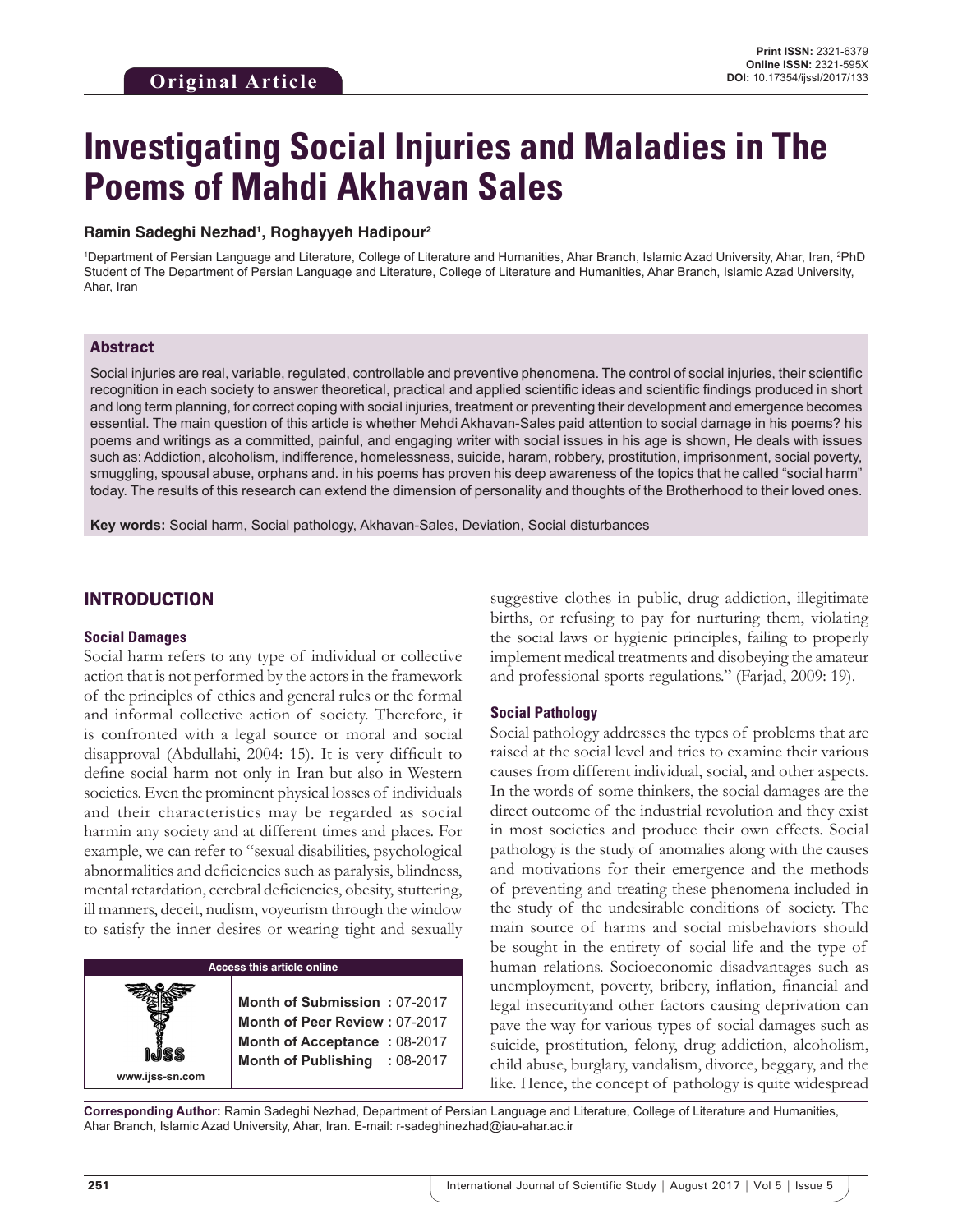and has far-reaching and practical consequences and values. From the combination of knowledge, experiences and the learned lessons, they have succeeded in establishing the grounds for the study of different fields to determine abnormalities and disruptions in life. The result of this task is the emergence of the knowledge of social pathology (or the sociology of deviations) (Sotoudeh, 2006: 26).

#### **Social Damages in Iran**

What can be said about social damages in Iran is that due to the particular political and social condition that is predominantin society, social harms have a value load in addition to being regarded as social problems. This means that such harm is considered merely as a crime in a society with liberal politics. In Iran, however, it is regarded as a sin in addition to being a crime. This particular attitude towards social issues makes the criminal or thepervert to view himself as a sinner instead of considering the society and its predominant relations as the factors in his deviation and this can be another personal and social harm.

#### **The Importance of Social Pathology**

In accordance with its condition, culture, growth and degeneration,each society faces various kinds of deviations and problems that have a destructive effect on its progress. Understanding such factors can clear the way for the community to move towards further development and interaction. As such, in addition to understanding their actions and preventing their continuation, the society can offer solutions to contribute to the health of the community. Let us consider the problem of addiction as an example. This problem is both an individual and a social problem. It is clear that it leads to the destruction of the energy and productivity of the society at the social level. Identifying the underlying causes and controlling them can revive much of the lost vigor and guide it within the healthy course of society. Nevertheless, no doubt, the most important issue in terms of social harm is the debate on "divorce". Divorce is a symbol of a healthy and correct communicative problem which occurs between individuals. At the micro level of families, this communicative problem can also spread to a larger dimension (which is the society) and disrupt human communications. It is never possible to study social pathology and deviation without addressing the issue of divorce. When the family unit suffers from weakness and insecurity, the moral and social foundations of the entire social system are shaken and the society is driven towards various crimes. Divorce can increase social harm such as addiction, alcoholism and sexual perversion. Moreover, it is one of the factors influencing the suicide rates. In a given society, divorce indicates social destabilization and instability that can lead to the degeneration of families and family values in that society (Azad, 1998: 203).

## **DISCUSSION**

## **Social Damages and Disturbances in Akhavan's Interviews and Writings**

While expressing a memory of his father's advice to him about giving up the art of music, Akhavan shows that he was familiar with social harm since his early childhood. In reviewing this memory, he pointed to social damages and disruptions such as poverty, displacement, homelessness, addiction, oppression and being an orphan: ". [My father] said: I enjoy music myself and lose my consciousness when I hear the sweet or passionate tunes of Tar or Kamancheh. Butto think about the ordinary needs of life, I would not be pleased if you were involved with this troublesome art. A few days later, in the shades of the alley next to the place where he owned an old perfumeryselling traditional medicine, my father invited me to a spectacle and showed me a black and sunburned man wearing a thin and shabby cloak. He was sitting on a small stool as my father had asked him. Next to him, there were a large cup of black and bitter tea from the tea house, a pack of cigarettes, andan old and black smoking tube. He had a small and elegant Tar with a marbled handle that he had taken out of his cloak. He was playing for us. He was a seasoned musician who played the instrument here and there when asked by the people who offered him little money for his sweet melodies. He threw a sugar cube in his mouth and drank some tea with it. With an odd honesty and a humiliating compassion, he told us how his father had died in unspeakable misery in a corner of a ruin in one of the southern neighborhoods of Mashhad at the height of affliction and poverty. His music had so many listeners and fans that he could have some shelter in a rented house, marry a woman, and have children. But he said: "I did not even have this much and could not have it. Today or tomorrow, I shall have to embrace a black death not in the corner of a ruined house, but in the corner of a street or an abandoned ruin…" (ShahinDezhi, 2008: 22-25). It is amazing that Akhavan was so devastated by poverty in his future life that he hoped he had followed the troublesome music: "If I had learned playing an instrument, I would have become somebody by now. If I had followed any other trouble, I would have been better than what I am now. Everyone who comes here lectures me about how a poet should be.who would ever know what I am suffering?" (Tahbaz, 1991: 44).

Poverty poses another social harm for Akhavan that is the loss of his child. Akhavan Sales explains the cause of his four-day-old daughter's demise who was named Tanasgol: "I know that my newborn baby jumped into the arms of the cemetery because of poverty. If we had five hundred or even two hundredtomansto bring a private midwife, the child would not have been lost." (Kakhi, 2006: 354).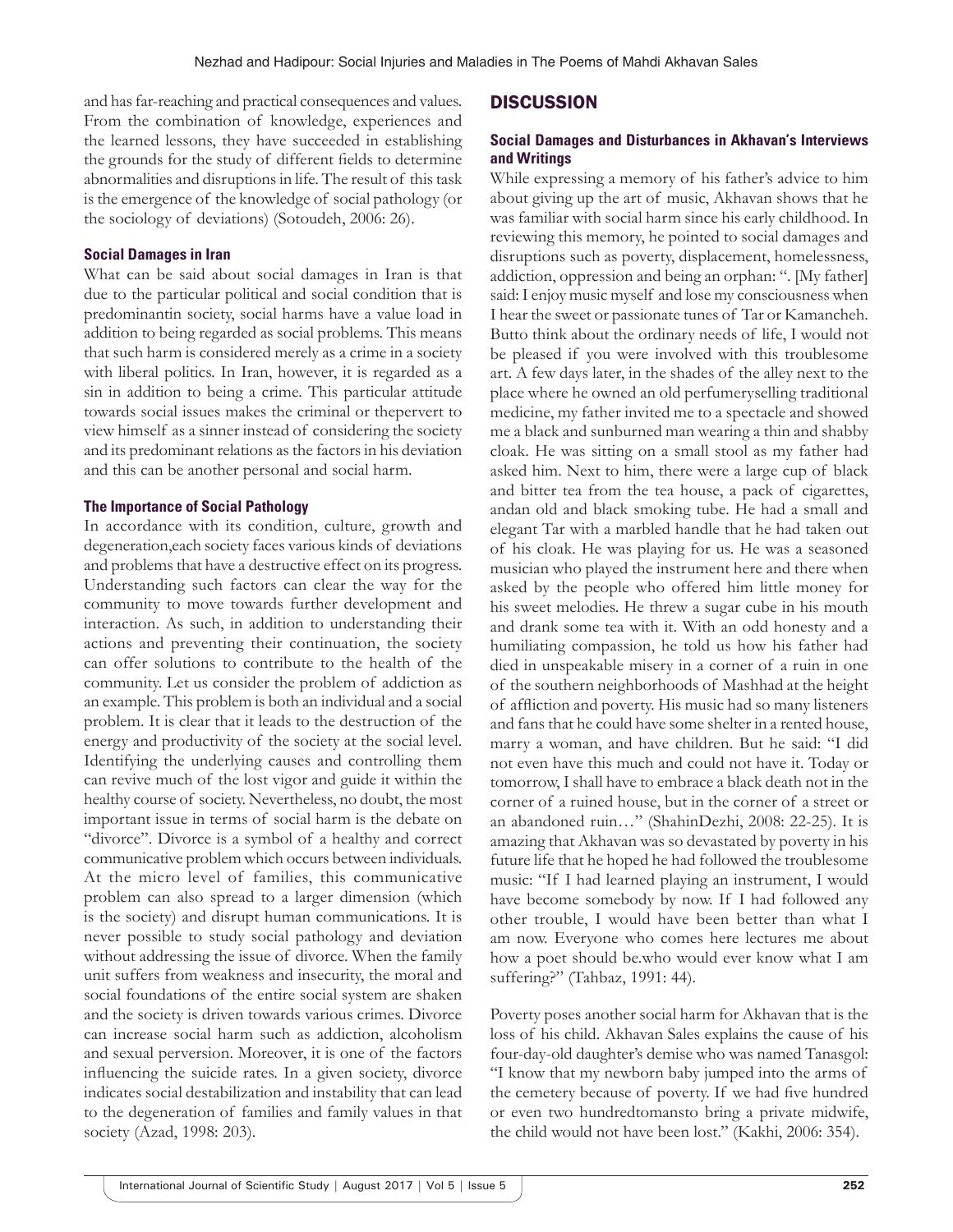In a memory of the time when Akhavan was a teacher in Khatun Abad in Tehran, Reza Marzban writes about his experience of poverty and hunger: "I accompanied them (Ahmad Khoyi, Akbar Azari and Akhavan) to Khatun Abad. In Khatun Abad, we were stuck in a rural school for a whole week on a cold and frozen day, we walked around the village as we had no loaf of bread, water or oil (for the heater)." (Ibid: 374).

In his memoirs, Akhavan refers to the terrible social disorder known as the "War" and the martyrdom of his first wife's two sons that she had from his ex-husband and writes: "The twin boys, Saeed and Abolfazl, were my wife's sons from her ex-husband and I had raised them when they were only three years old and they were later martyred at the very beginning of the war and I myself had another son from the same Arab woman. He went missing in the so-called imposed war. I am still looking forward to seeing him. They all called me fatherand there were also children I have from this wife of mine. They were all my children and they still are (Hariri, 1989: 18).

# **The Reflection of Social Damages and Disorientations in the Poems Written by Akhavan Sales**

Displacement and homelessness: In his poem called "Chavooshi" of the collection called "Winter", Akhavan refers to the issue of the gypsies' displacement in this way: And danced by the wave of hands and the knock of heels like a gypsy girl." (Akhavan, 1985: 105).

In the poem called "The Tale of the King of Stone City", from the collection called "From This Avesta", Akhavanhas also referred to the subject of displacement and has written: "He is a homeless man, this lost traveler. He is the same prince driven from his city. He has headed towards the wilderness. He has passed the islands and seas. He has found no way and has stayed exhausted on the mountains and rocks." (Akhavan, 1975: 14).

- Hoarding: Hoarding is one of the abnormalities that become prevalent due to miseries such as war, displacement and poverty. Akhavan has pointed to this issue in the poem "The Wicked Hajji and the Godless Salesman" (R. K. AkhavanKakhi, 1991: 602).

-Opium: In the same poem known as Chavooshi, Akhavan touches upon the subject of opium and addiction and says: ".And it goes out in the other way/To another chamber/In the hope that he would have the breath of fresh and free air/ But there is the Hadith of Opium." (Akhavan, 1985: 105).

In the poem called "Kaveh or Alexander", Akhavan has also pointed to the use of opium in prisons: "The wind has stopped blowing into the sails/Again, we are left withthe choice between this and that/We are the guests of wine and opium/Of the gifts of the foes and friends" (Akhavan, 1966: 43).

In the beautiful poem called "The Sunrise", he also refers to the pigeon-man's smoking habit in the morning: "Over the thatched and wide roof/Beside the empty stable/The man is leaning on the wall/He has lit a cigarette for breakfast/ Drowned in the sweetest pleasures of visiting this flight." (Akhavan, 1985: 54)

- Alcoholism: In Chavooshi poem, Akhavanhas also referred to the problem of alcoholism and has said: "Do you know this is not the journey to the heavens.?/To the Venus, this wicked widower and she-wolf who knows no sorrow/That clicked his demonic cup against the cup of Hafez and Khayyam.and now drinks by the cup of Nima/ And tomorrow will drink the cup of whoever comes after us." (Akhavan, 1985: 153). In the other part of this poem, Akhavan writes: "…As a lifeless worm with no head and tail/From the poisoned and masked chamber of my veins/ He pulled himself as the drunkards, holding his hand to the wall…" (Ibid: 154).

In the poem known as"Kaveh or Alexander", Akhavan refers to the subject of alcohol in this way: "The waters dried out of the mill/We were left with the justice of the divinity/And what you said echoes as I will drink every night/Drunk and empty-handed, you have returned again?/The one who had gold and honor in his blood/ Shrugged his shoulders and drank the cup/Holding the unseen metal umbrella/He walked towards the other shores" (Akhavan, 1966: 43).

In the poem called "The Swamps" from the collection known as "The End of Shahnameh", Akhavan points to his drinking habit: ". Every night/I ask the Saki of the temple/ To give one more and more/From that clear, bitter and joyous water/The legitimate daughter of the fiery grapes." (Akhavan, 1990: 31).

Akhavan has alsopointed to the custom of pouring the last sips of the wine on the ground: "There is wine and a shelter and a clean night washed away/I have had a few sips and shall pour the last on the ground/Slowly whispering the path of sorrow and sadness/I shall drink the wine of fiery pearls by a sonnet(Ibid: 34).

In his poem called "Hellish But Cold", Akhavan uses the subject of alcohol to illustrate the poem: "The last chapter/ the last page/The last or even less pages/They are the last lines from the end of the paper/This sad and wet breath between my lips/the last drop/of the lastdrops from the cup of this cup" (Akhavan, 2000: 33).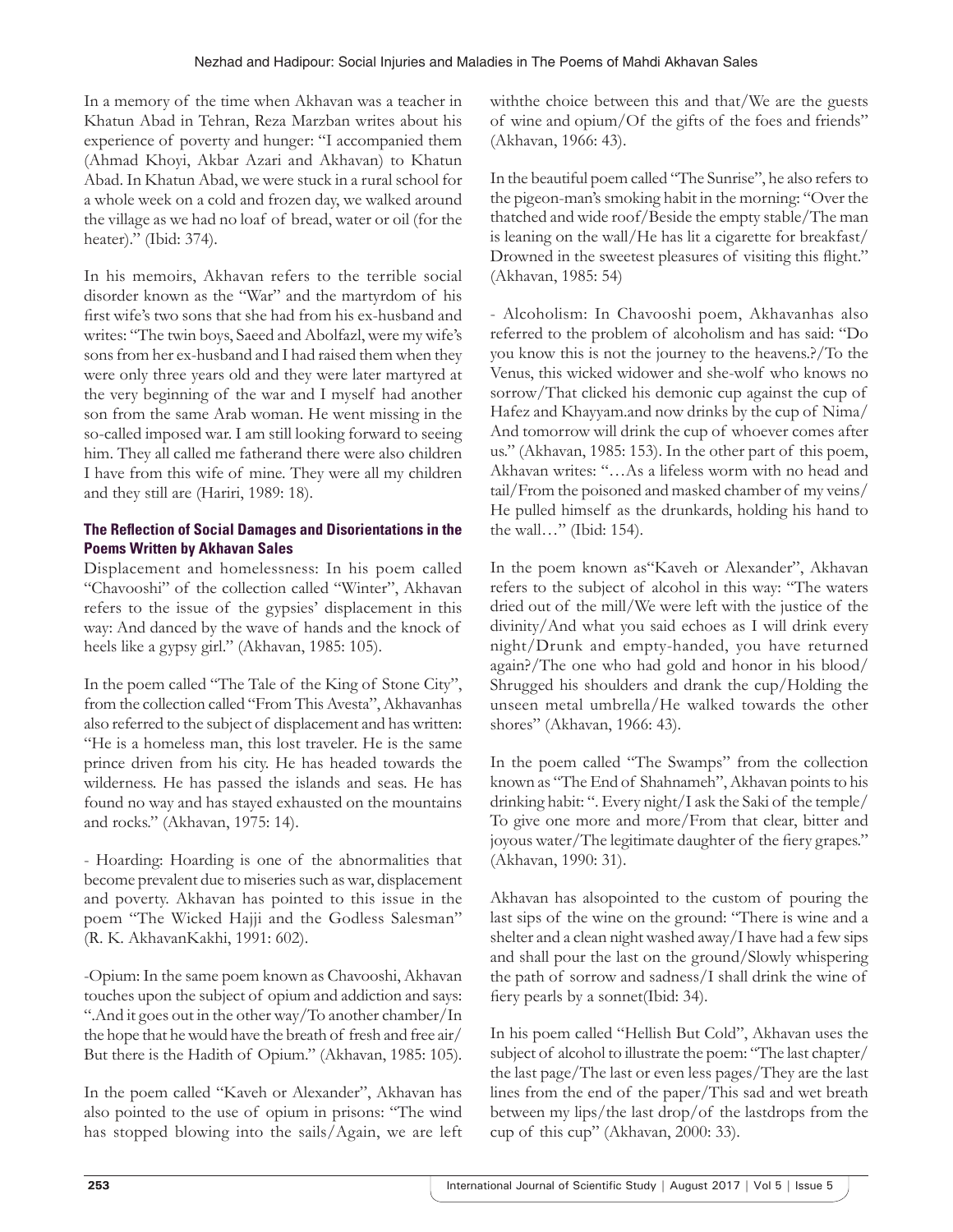- Being a widow: In the poem known asChavooshi, Akhavan takes a quite negative view of widows and writes: ". to the Venus, this wicked and conceited widow and shewolf (Ibid., 31).

- Beggary: In "Kaveh or Alexander" Akhavan refers to the problem of begging in this way: "The strong and crushing punches to the sky/The open and scandalousfists of all types/Either secretor known slaps/It has become the cheap bowl of begging" (Akhavan, 1966: 43).

- Slum life: The slums are also a consequence of the migration of villagers to the city and have been reflected in the poems of Akhavan Sales. In the poem called "The Story of the Night" from the "Winter" collection, Akhavan writesabout the destitute family living in the slums: "It's night/a calm, rainy and dark night/beside the city of vanity, a sad dreamer, an abandoned cabin/the barks of a stray dog is heard from far away." (Akhavan, 1985: 54-53).

- Illegitimate children: Being a bastard that is the outcome of a clear anomaly and deviation known as extramarital relationships has been reflected in Akhavan's poetry. In Chavooshi poem, Akhavan implicitlypoints to this social harm: "Behold! The clean sky is the pasture of those like Christ and others./The hideous ones have never known and will not know who their fathers were./What is good about them?" (ibid: 106).

Suicide: Suicide is a painful social damage that can be the result of many social problems. In the poem called "On the Wet Road", Akhavan has thus pointed to the subject of SadeqHedayat's suicide: "A captive who is angry with this vanity has bitterly lost the whole of his life on a red gamble." (Akhavan, 1353: 56).

- Infidelity: Unfaithfulnessis one of social anomalies appearing in Akhavan's poetry. In his poem known as "Shatiqi" from the collection "Life says: But one must be live again", he refers to the subject of unfaithfulness by speaking through Shataghi about Tavoos' affair who is his fiancée: "Hey, you! Life may be the same thing/A small deception, by the hands of a beloved with whomand for whom you want the world/I have come to believe that thisis true." (Akhavan, 1979: 45).

- Theft: In the collection known as"Life says: But one must live again" and in a poem titled "Mr. Felon", Akhavan points to this person's theftfrom the government: "Hey, you! Do you know what a prison is?/Shataghi, this time/ addressed the newcomer in fine dresses/the thief who is said to have stolen seventeen opium trucks that belonged to the government, but he is still alive!."(ibid: 50).

In "Kaveh or Alexander", Akhavan has written about the poor prisoners in jail who had stolen his cigarettes: "Hiseyes are filled with tears hoping to visit me/I stare at his tears here/The poor thief has taken my cigarettes" (Akhavan, 1966: 43).

Prostitution: Prostitution is also an important social anomalyreflected in his poetry. With hatred and anger, he refers to the problem of prostitution: "Do you know this is not a journey to the heavens?/To Mars, this immortal vampire/To Venus, this wicked widow and happy whore…" (Akhavan, 1985: 106).

In the poem called "The Prince of the City of Stone", Akhavan also looks at this problemwith hatred and disgust and writes: ". Now, this is the blemish of a nest reeking of rancor. The mourning is bitter/As if the prostitute's gutter has opened its arms wide open towards the sky." (Akhavan, 1975: 18).

- Prison: Being incarcerated for any reason is one of the most severe social damages that are reflected in the poet's lyrics. This social anomaly and its consequences are so vivid in the poems composed by Akhavanthat he has even devoted the title of one of his collections to this subject - "In the Autumn's Little Yard in Prison."In collection known as 'Organon',and in a poem titled "Khan Dashti" he protests against a major social problem which isthe oppression of the feudal lords and their aggression and cruelty towards their workers, their enslavement, and the appropriation of their belongings and defiling their wives (Akhavan, 1356: 302). One of the consequences of the imprisonment of the head of household is the livelihood of his family. In the poem titled "Kaveh or Alexander", he refers to this in this way: "He says: But your sister, child, and wife?/I will set the tooth of negligence on the liver/The eye, too, will claim blindness/And the ear was deaf when the first word was heard" (Akhavan, 1966: 54).

Akhavan himself writes about his writings during imprisonment: "This epic poem[Life says: But one must live again] is a short story made of the views, impressions and thoughts witha great deal of effort, irony, imagination and narrations coming from the preoccupation of the mind and the passivity and flame of the inner life which are the consequences of the experiences from those days of imprisonment" (Akhavan, 2006: 120).

- Trafficking (Smuggling): Akhavan addresses the smugglers in the poetic collection called "In the Autumn's Little Yard in Prison" and especially in a poem titled "The Speech" in a rural tone. He says: "I swear on you traders/On the victorious spirit of profit/And the soul of that yellow idol which I know/You adore and worship by heart/And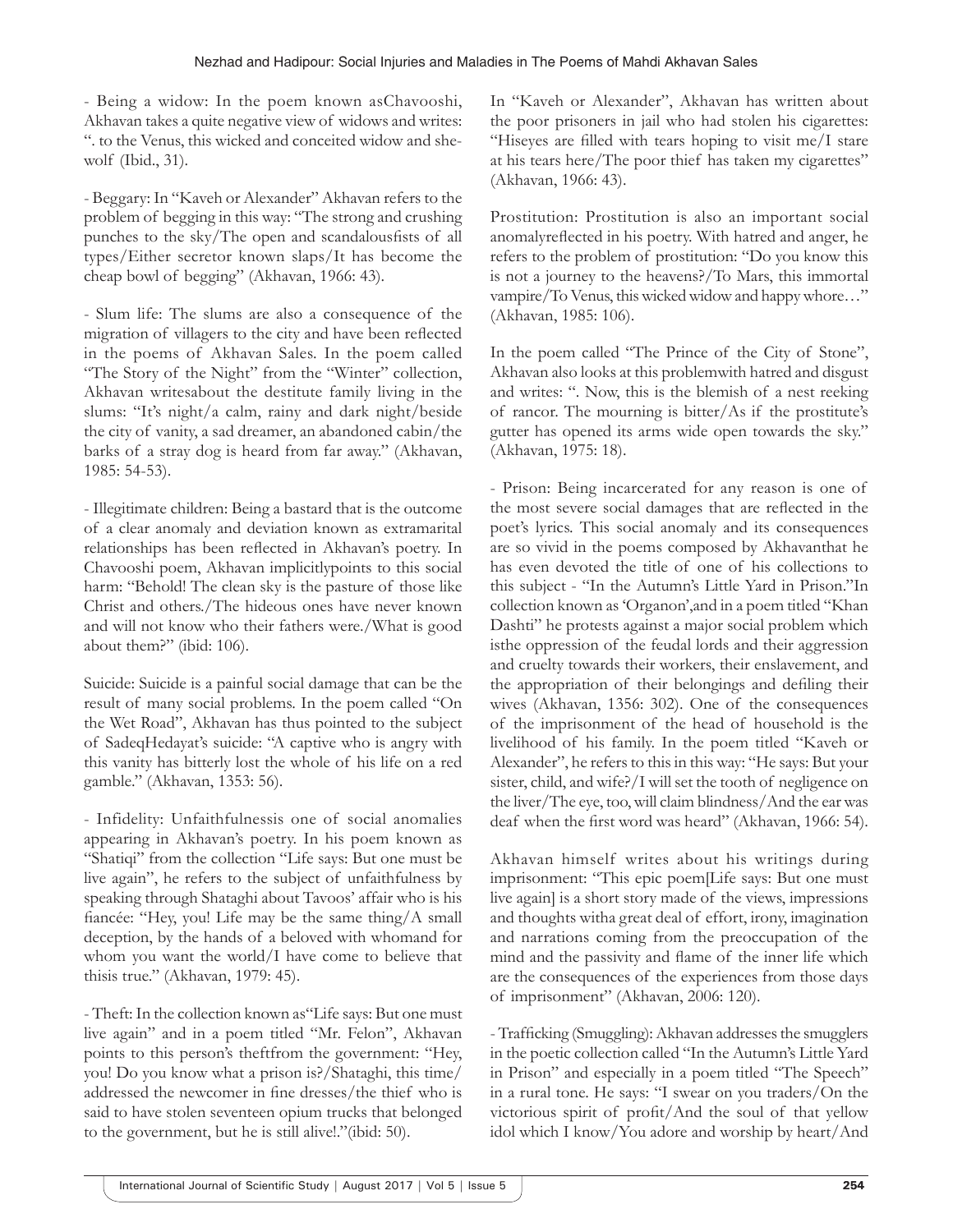wherever it can be seen in the hollowness of your eyes and hearts/I swear on these words/As long as I get used to your world one bit/Clean the air of the city with the filter of purity" (Akhavan, 1977: 58).

In the collection called "Life says: But one must live again" and in a poem titled "Mr. Felon", he points to opium smugglingby a stylish man who has stolen seventeen opium-filled trucks belonging to the government and has got away with it!, "Hey, you! Do you know what prison is?/Shataghi, this time/addressed the newcomer in fine dresses/the thief who is said to have stolen seventeen opium trucks that belonged to the government, but he is still alive!." (Akhavan, 1979: 50).

- Temporary marriage: This is one of the abnormalities and social deviations that results from thetemptations of men. In this sense, the issue of temporary marriage is reading and rereading the verse. In a poem titled "Wicked Hajji and the Godless Salesman", while expressing some memories in explaining this poem, Akhavan refers to the subject of temporary marriage, womanizing, debauchery, divorce, sexually transmitted diseases and complications such as sterility. Akhavan says:". Ghafouri later became the son-in-law of Hajj MoradFalamaki which means that Hajj Morad had taken his only daughter from her first woman and his many wives who suffered from thousands of diseases and he could not have any children.because he was a skilled womanizer – he bought a house inSarshoor neighborhoodin Mashhad for having liaisons with his temporary wives whom he made sick from time to time and changed them and brought the younger ones home… "(AkhavanKakhi, 1991: 601).

- Social Poverty: The social and economic poverty and the unjust distribution of wealth and its consequences are the most important social damages that Akhavan has taken into account in the collection called "The Sudden Setting of a Star". In this poem, he says: "In the late winter/I saw it andso did he/that young man in shabby clothes who suddenly fell to the ground with his false shakes/He stayed on the ground for a while/then he cast forward his false roll in the stream/A stream whose dirt and layers were real" (Akhavan, 1975: 100-99). In an interview about this young man and the social poverty of society, he says: "This Iranian young man is one of the sons of this land and one of the owners of oil wealth, and. Why shouldn't he have a job, a profession or an occupation? Why? They take his oil with ships, guards and patrols but why is he in this bad shape? "(Mohammad Ali, 1990: 66).

In another part of this poem, he describes a man who is walking with a handful of fresh and sweet-smellingbread as a yellow dog follows him: "We have also heard that lovely smell was lost/and came a sinister smell in its stead/and then we saw that the dog/showed an anger and rage as ifthe golden morning overcame the darkness of the night/But as the furious dog stays down/That dark spotted cat is on the tree."(ibid: 66). In interpreting this poem,Amoli wrote: "The main intention of the poet in the illustration of such an event is the expression of economic poverty. He believes that, as long as a person is not economically under pressure, he goes about his life quietlybut he attacks everything in the world when the hunger strikes" (MohammadiAmoli, 1998: 170).

In "Kaveh or Alexander" poem, he also refers to the issue of poverty: "The house was empty and the table cloth hadno food and bread/and what had remained was no prize. It's night. Yes, It's a horrible night, but there was no sunlight behind the hills either (Akhavan, 1966: 43).

In the poem known as "The Story of the Night", from the 'Winter' collection, Akhavan writes about poverty and inferiority and how a poorfamily spends a night till the dawn: "It's night/a calm, rainy and dark night/beside the city of vanity, there is a sad dreamer, an abandoned cabin/the barks of a stray dog is heard from afar/A roar that seems to be coming closer/under the dome of an old cottage where yellow drops fall through/A woman is sleeping with her baby with desirable comfort/A smile sometimes runs on her face/Telling the story from the garden of a happy dream/Her husband is sitting and says in a painful silence:/"Today's gone. What should be done tomorrow?" (Akhavan, 1985: 54-53).

Gambling: Gambling is also a social problem that has many consequences and dire outcomes. In the poem called "On the Wet Road", he points to the unfortunate consequences of gambling as follows: "A captive who is angry with the vanity and has bitterly lost the whole of life on a red gamble." (Akhavan, 1975: 56).

- Wife abuse: In the poem "Khan Amir's hands" from the collection called"In the Autumn's Little Yard in Prison", he points to the beautiful and innocent hands of Khan Amir that one day or one night squeezed his wife's throat and strangled her to death: "These beautiful hands/These sad and innocent hands/and the agile and delicate fingers/ with the fawn nails.,/With all this freshness and beauty/ conscious or unconscious, without fear or perception/Any movement of which is no doubt a dance of subtlety and sensation/How should one believe?/These all too human hands/like two bright days and nights/have squeezed a woman's throat on a day or a night/Her eyeshave popped out full of frustration and excitement and the poor thing has died right away (Akhavan, 2006: 123).